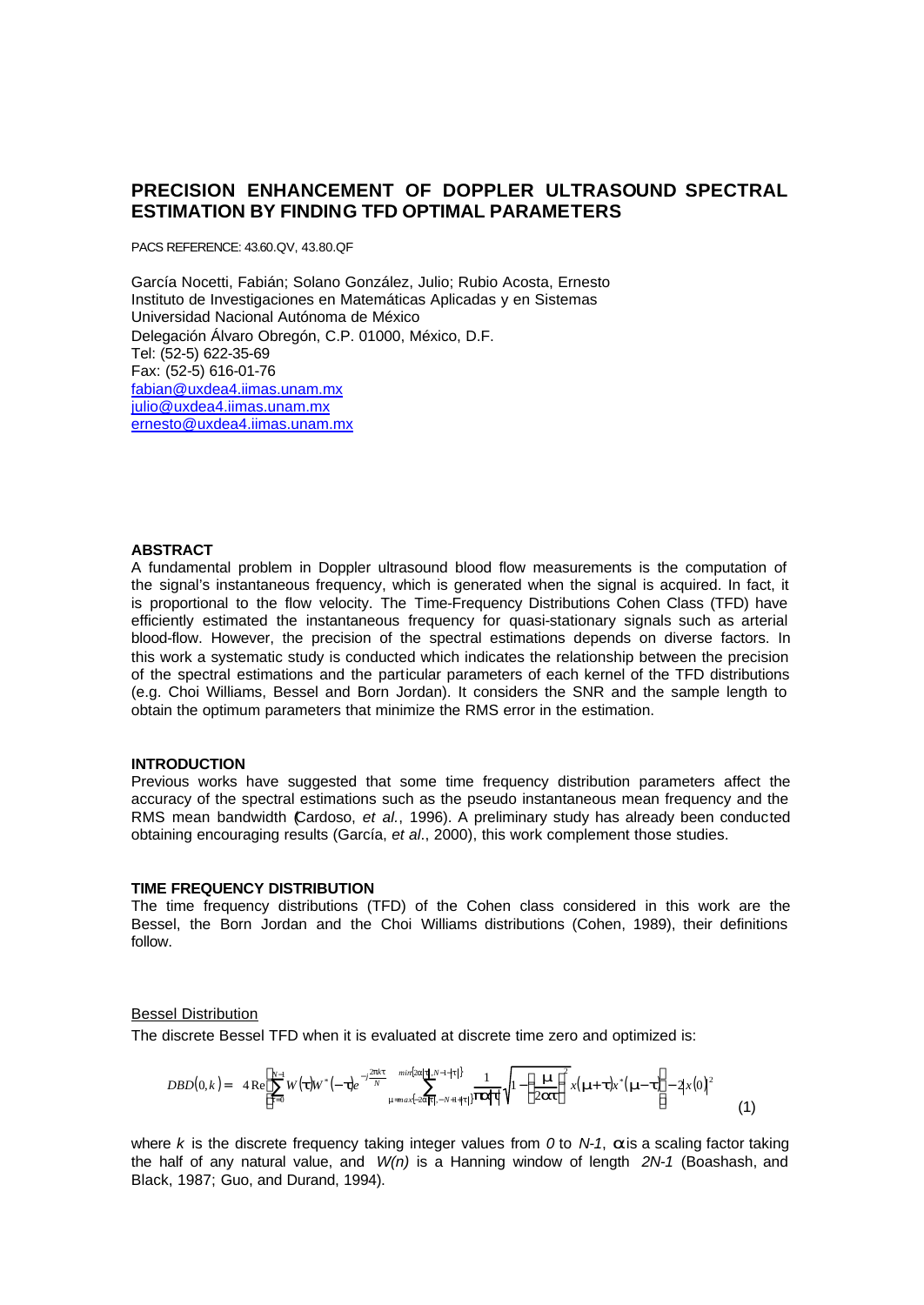

Fig 1: Signal's pseudo instantaneous mean frequency (PIMF) wave form of the simulated Doppler ultrasonic quasi-stationary signal that represents a typical blood flow in the Carotid artery.

#### Born Jordan Distribution

The discrete Born Jordan TFD when it is evaluated at discrete time zero and optimized is:

$$
DBJD(0,k) = 4 \text{Re} \left[ \sum_{t=0}^{N-1} W(t) W^*(-t) e^{-j\frac{2\mathbf{p}kt}{N}} \sum_{m=\max\{-2\mathbf{a}[t], -N+1+|t|\}}^{m\ln\{2\mathbf{a}[t], N-1+|t|\}} \frac{1}{4\mathbf{a}[t]} x(\mathbf{m}+t) x^*(\mathbf{m}-t) \right] - 2|x(0)|^2
$$
(2)

where *k* is the discrete frequency taking integer values from *0* to *N-1*, *a* is a scaling factor taking the half of any natural value, and *W(n)* is a Hanning window of length *2N-1* (Boashash, and Black, 1987; Cohen, 1989).

### Choi-Williams Distribution

The discrete Choi-Williams TFD when it is evaluated at discrete time zero and optimized is:

$$
DCWD(0,k)=4\operatorname{Re}\left[\sum_{t=0}^{N-1}W(t)W^{*}(-t)e^{-j\frac{2\mu t}{N}}\sum_{m=-N+1+\lfloor t\rfloor}^{N-1-\lfloor t\rfloor}\sqrt{\frac{1}{4\mu t^{2}/s}}e^{-\frac{m^{2}}{4t^{2}/s}}x(m+t)x^{*}(m-t)\right]-2|x(0)|^{2}
$$
(3)

where  $k$  is the discrete frequency taking integer values from  $0$  to  $N-1$ , sis a scaling factor taking any positive real value, and *W(n)* is a Hanning window of length *2N-1* (0 (Boashash, and Black, 1987; Choi, and Williams, 1989).

# **DOPPLER ULTRASOUND SIGNAL SIMULATION**

In order to characterize the pseudo instantaneous mean frequency (PIMF) and the RMS mean bandwidth (RMSMB) error estimation, it is used a simulated Doppler ultrasonic quasi-stationary signal that represents a typical blood flow in the Carotid artery. The signal has the following characteristics: signal's duration *0.7s* and constant RMSMB *100Hz.* Its PIMF wave form is shown in figure 1. The simulation procedure is accurate described in (Cardoso, *et al.*, 1996). In this work, a sampling rate *fo=19200Hz* is considered, i.e. *T=13440* samples. Note that the sampling rate must be four times the signal's maximum frequency when TFDs are used.

#### Noise generation

White noise is added to the signal before starting the analysis procedure. In this work, signal noise ratios (SNR) of -10 dB, -20 dB, -30 dB and –40 dB, and a noiseless case are considered in this study.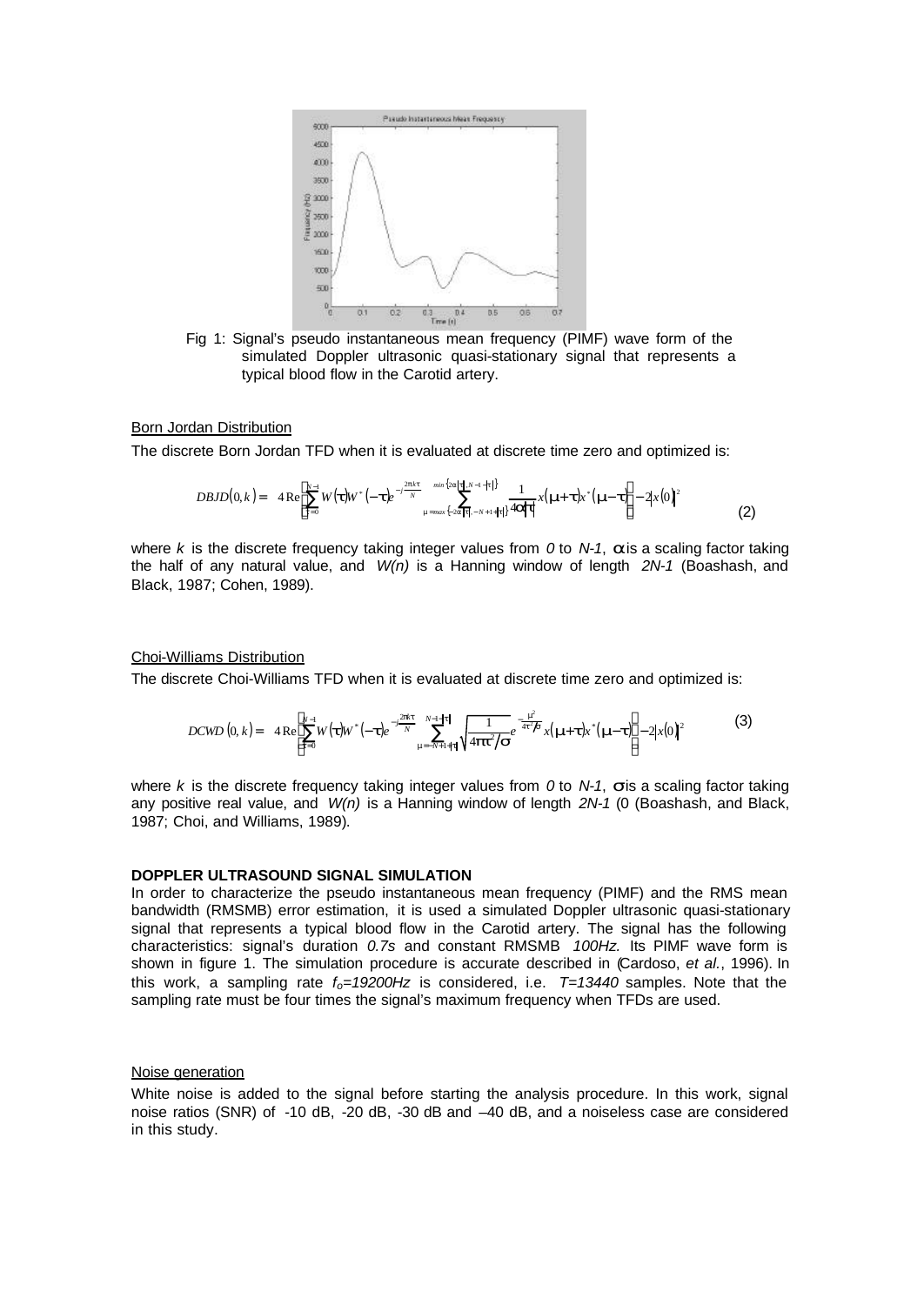

Fig 2. RMSBW (bandwidth) and PIMF (frequency) estimation error functions of the Bessel TDF versus its parameter  $(x)$  and the SNR for the case of the sampling window length of *L=127*.

# **SPECTRAL ESTIMATION**

The spectral estimation of both the RMSB and the PIMF are treated as in (Cardoso, *et al.*, 1996; Fan, and Evans, 1994). Their procedures have a common part. First, a signal portion of length *L* is taken from the  $n^{th}$  to the  $(n+L-1)^{th}$  elements of the whole signal, it will be called the  $n^{th}$  signal window. *L* can be *63*, *127* and *255*, and *L=2N-1*. The elements of the window are numbered in the discrete time domain from *1–N* to *N-1.* Second, the analytic signal of this window is calculated. The elements of the analytic signal are also numbered in the discrete time domain from *1-N* to *N-1*. Third, the TFD of this analytic signal is calculated using equation (1), (2) or (3), depending on the case. The elements of the TFD are numbered in the discrete frequency domain from *0* to *N-1*. Note that the components corresponding to negative frequencies, which are numbered from *N/2* to *N–1*, are all equal to zero. Finally, the pseudo instantaneous power distribution (PIPD) of this TFD is calculated. Its elements are also numbered in the discrete frequency domain from *0* to *N-1*. Observe that the components corresponding to negative frequencies, which are numbered from *N/2* to *N–1*, are also equal to zero. The PIPD is defined as:

$$
PID(0,k) = \begin{cases} TFD(0,k) & TFD(0,k) \ge 0\\ 0 & TFD(0,k) < 0 \end{cases}
$$
\n(4)

In case of the PIMF calculation, the pseudo instantaneous mean frequency associated to the *n th* window signal is stated by:

$$
PIMF(n) = \frac{\sum_{k=0}^{N/2-1} f_k \bullet PIPD(0,k)}{\sum_{k=0}^{N/2-1} PIPD(0,k)}
$$
(5)

where  $f_k$  is the real frequency associated to the discrete frequency  $k$ . Observe that  $n$  can be considered as the whole signal's discrete time variable, running from *0* to *T-L*. Indeed, it represents the total amount of fully overlapped signal windows of length *L* in the complete signal (an overlapping of L-1 elements). That is, the  $PIMF(1)$  correspond to the  $1<sup>st</sup>$  signal window; the  $PHMF(2)$ , to the  $2<sup>nd</sup>$  signal window; and so on. On the other hand, in case of the RMSMB calculation, the RMS mean bandwidth associated to the *n th* window signal is stated by:

$$
RMSMB(n) = \sqrt{\frac{\sum_{k=0}^{N/2-1} (PIMF(n) - f_k)^2 \cdot PIPD(0,k)}{\sum_{k=0}^{N/2-1} PIPD(0,k)}}
$$
(6)

with the same considerations as in equation (5).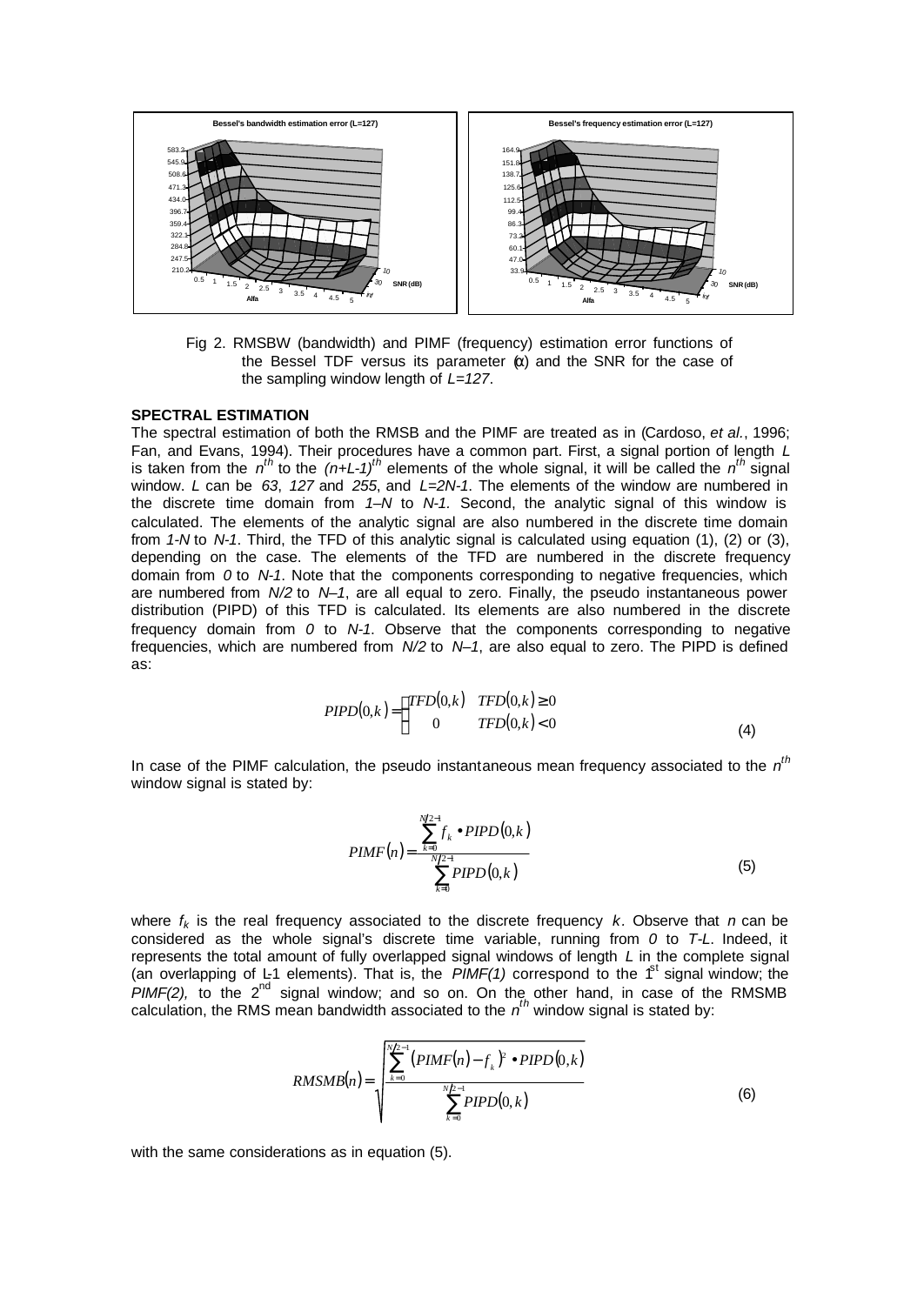

Fig 3. RMSBW (bandwidth) and PIMF (frequency) estimation error functions of the Born Jordan TDF versus its parameter  $(α)$  and the SNR for the case of the sampling window length of *L=127*.



Fig 4. RMSBW (bandwidth) and PIMF (frequency) estimation error functions of the Choi Williams TDF versus its parameter  $(σ)$  and the SNR for the case of the sampling window length of *L=127*.

### **ERROR ESTIMATION**

Typically, in any spectral estimation, the error has two independent components (Cardoso, *et al.*, 1996). The first component represents the mean of the errors of the estimated values respect to the theoretic values. That error will be called the bias. The second component represents the standard deviation (std). Then, the root mean square (RMS) error is estimated according to:

$$
error_{RMS} = \sqrt{bias^2 + std^2}
$$
 (7)

In case of calculating the error estimation of the PIMF, it can be done with:

$$
bias = \frac{1}{m} \sum_{n=0}^{m-1} \left( PIMF_{estimated} \left( n \right) - PIMF_{theoretic} \left( n \right) \right)
$$
  
1 <sup>m-1</sup> (8)

$$
std^2 = \frac{1}{m} \sum_{n=0}^{m-1} (PIMF_{estimated}(n) - PIMF_{theoreic}(n))^2
$$
\n(9)

where *m* is the total amount of fully overlapped signal windows of length *L* in the whole signal of length *T*, in consequence, *m= T-L+1.*

Whereas, in case of calculating the error estimation of the RMSBW, it can be done with:

$$
bias = \frac{1}{m} \sum_{n=0}^{m-1} (RMSBW_{estimated} (n) - RMSBW_{theoretic} (n))
$$
\n(10)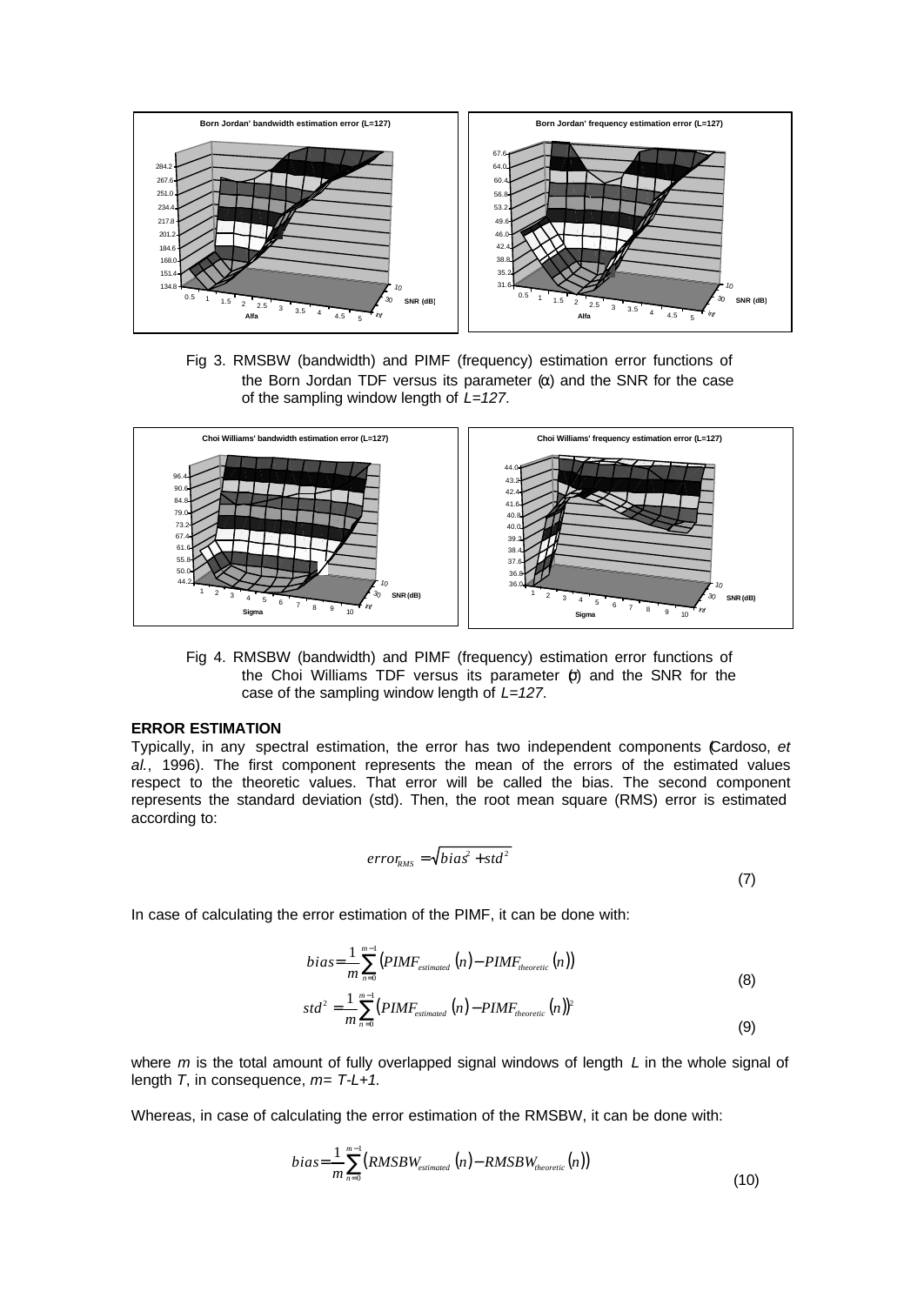

Fig 5: Bessel's optimal parameters as a function of the SNR dynamical range (10-inf dB, 20-inf dB, 30-inf dB, 40-inf dB, inf dB), and the sampling window length (L=63, L=127, L=255). Three cases are considered: RMSBW estimation error; PIMP estimation error; and, simultaneous RMSBW and PIMF estimation error.



Fig 6: Born Jordan's optimal parameters as a function of the SNR dynamical range (10-inf dB, 20-inf dB, 30-inf dB, 40-inf dB, inf dB), and the sampling window length (L=63, L=127, L=255). Three cases are considered: RMSBW estimation error; PIMP estimation error; and, simultaneous RMSBW and PIMF estimation error.

$$
std^2 = \frac{1}{m} \sum_{n=0}^{m-1} (RMSBW_{estimated}(n) - RMSBW_{theoretic}(n))^2
$$
\n(11)

with the same considerations as in equations (8) and (9).

### **RESULTS**

It is considered that there are four relevant factors that determine the error in the spectral estimations: the signal itself, the value of the TFD's parameters (or the TFD's scaling factors), the sampling window length and the SNR. An error function is constructed for each TFD and for each sampling window length, varying the TFD's parameter and the SNR. It is observed that the error function has a minimum value considering traces at constant SNR. That minimum value occurs at the so called optimal value of the TFD's parameter. Detailed results for each TFD are shown in figures 2, 3 and 4, corresponding to the case of a sampling window length of *L=127*. Results corresponding to the cases of the sampling window length *L=63* and *L=255* are very similar.

In practice, a dynamical range of SNR should be considered. For this reason, the optimal parameters that minimize the RMS error estimation associated to a SNR dynamical range are calculated. The SNR dynamical ranges considered in this work are 10-inf dB, 20-inf dB, 30-inf dB, 40-inf dB and the noiseless case. Furthermore, sometimes it is required to calculate only the PIMF; but in other occasions, only the RMSBW or both of them are required. The three previous cases are considered and the results are shown in figures 5, 6 and 7.

#### **CONCLUSIONS**

The optimal parameters of time frequency distributions (TFD) have been calculated in this work. The optimal parameters are those that minimize the error estimation of spectral parameters such that the pseudo instantaneous mean frequency (PIMF) and the RMS mean bandwidth